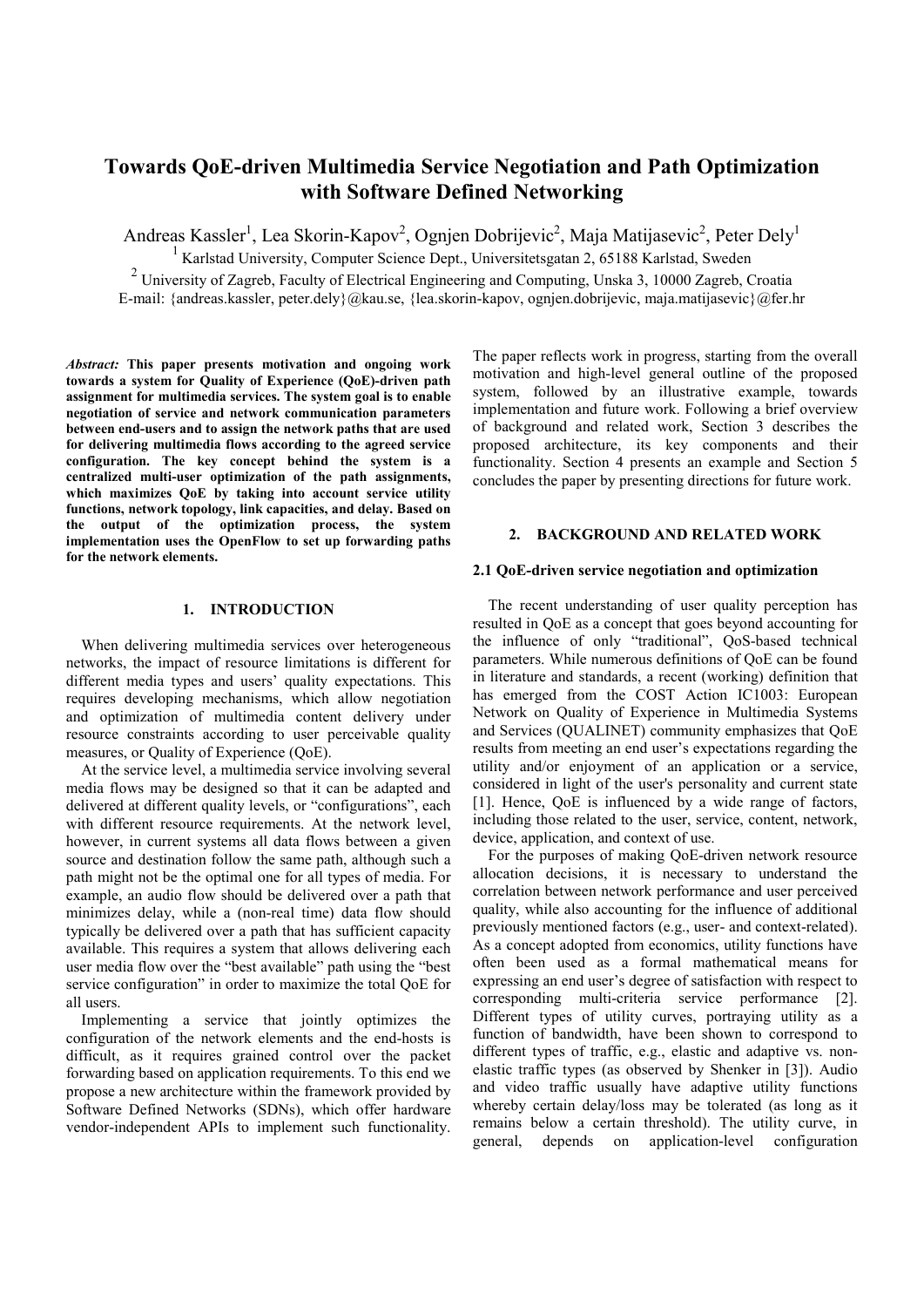parameters, such as used codecs, formats, resolutions, frame rates, etc. In the case of multimodal sessions with multiple media components (e.g., audio and video), different utility functions may correspond to each media component, with overall session utility expressed as some form of a weighted combination thereof.

Following the modeling of QoE, challenges lie in employing such models in the network for the purposes of QoE optimization and control. While QoE optimization may be considered from the perspective of a single user session taking into account current terminal, network, and service constraints, multi-user domain-wide QoE optimization problems involve making domain-wide resource allocation decisions across multiple sessions [4][5].

To provide an input for such optimization problems, feasible session parameters (e.g., in terms of feasible media components, codecs, resolutions, etc.) need to be negotiated between actors involved in the service delivery chain (e.g., end users, service providers, network operators). For example, end users communicating via a multimedia session while located in heterogeneous access networks and using different devices will need to agree on a set of session parameters that are supported by both users and authorized by the underlying network(s). The IETF's Session Initiation Protocol (SIP) [6] and Session Description Protocol (SDP) [7] provide application-level signaling mechanisms which have been adopted by standards organizations including ETSI/TISPAN and 3GPP for the purposes of multimedia session negotiation, establishment, and modification.

In the context of the next generation network (NGN) architecture, previous work has proposed inclusion of different generic application-level network functions involved in negotiation and QoE-optimization decision making [8][9]. In this paper, we apply this concept in the context of software defined networking, as described next.

#### **2.2 Software Defined Networking**

Software Defined Networking (SDN) [10] is a new networking paradigm in which the data and control planes are decoupled, and the control (which used to be tied to a particular infrastructure element, and thus be vendor and device specific) is logically centralized and programmable via standardized interfaces. Through implementing their own rules and policies in software and deploying them in an abstracted, virtualized network infrastructure, network operators can achieve flexible control over network services, such as, e.g., routing, traffic engineering, and QoS.

SDN architecture (Figure 1) can logically be viewed as having three layers: 1) an infrastructure layer, 2) a control layer, and 3) an application layer. The OpenFlow protocol, promoted by the Open Networking Foundation (ONF), provides the first standardized interface between the SDN controllers in the control plane and the infrastructure elements. ONF is also working on open APIs between the SDN control and applications layers. What these provide are the means for the applications to use network services and capabilities as needed, without knowing the network specifics, such as network topology. Applications on the application layer can thus issue requests, which are translated by the control layer to device specific configurations.



*Figure 1 - SDN architecture* 

As the control layer in SDNs has a global view on the network topology graph, it is possible to implement control applications that use traditional graph optimization algorithms for traffic engineering. For example, Ethane [11] is a centralized control system to optimize traffic flows in data centers. An SDN-based architecture to optimize flows and user associations in wireless mesh networks has been proposed in [12]. Balancing the load between web-servers by using OpenFlow, while considering the available network capacity, has been presented in [13].

While the works mentioned optimize flows with the goal to maximize the network throughput, increased throughput does not necessarily correspond with a better user perceived quality, or QoE. Hence, to maximize QoE, an understanding of the correlation between QoS, i.e., the network-related factors, and QoE is necessary. The joint consideration of enduser QoE and path assignment at the infrastructure layer may open the possibility of optimizing paths for multimedia flows so as to maximize QoE. In the following section we present a novel architecture, which combines service negotiation at the application level, with the concept of SDN, leading to optimal path assignment.

## **3. THE PROPOSED ARCHITECTURE**

The proposed architecture is illustrated in Figure 2. The key enablers for the proposed functionality are the *QoS Matching and Optimization Function* (QMOF) and the *Path Assignment Function* (PAF).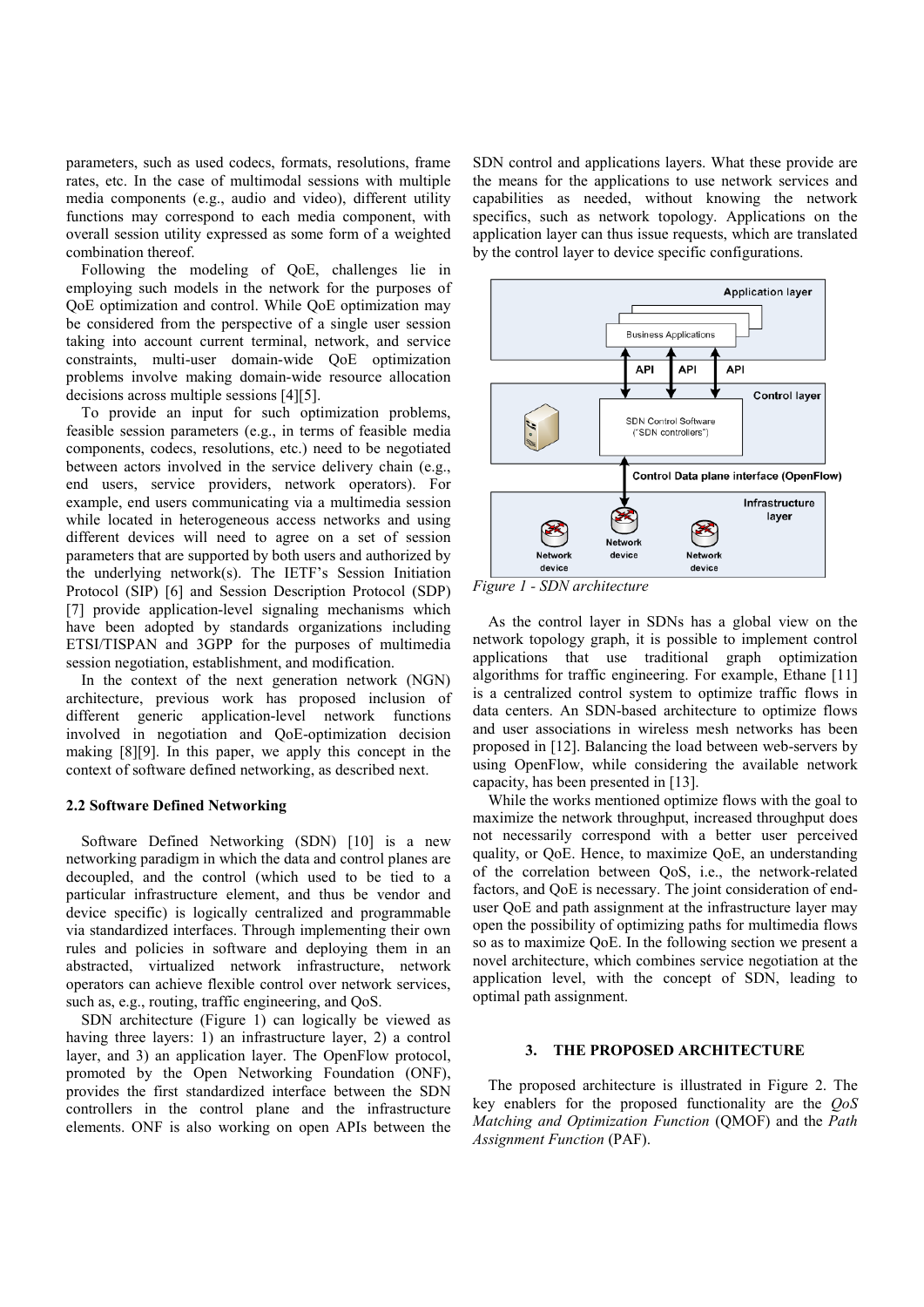

*Figure 2 – The proposed architecture for QoE-driven service optimization and path assignment* 

The QMOF resides in the SDN application layer, while the PAF is located in the SDN control layer. We note that there are two complementary optimization procedures that we refer to: the first involves calculation of a Media Degradation Path (MDP) and it is conducted by the QMOF, while the second involves the calculation of optimal path assignment and it is conducted by the PAF.

## **3. 1 QoS Matching and Optimization Function**

The QMOF has been previously proposed as a generic and reusable service capability, supporting optimized session delivery and controlled session adaptation by being included along the end-to-end (E2E) signaling path [14]. The role of the QMOF in session negotiation is as follows. Upon initiating a service request, user capabilities, preferences and service utility mappings (specifying the resource requirements for individual media flows) are signaled by the end users and collected by the QMOF. The QMOF conducts an initial parameter matching process to determine feasible service configurations, followed by a utility-based optimization process used to determine the optimal service configuration and corresponding resource requirements for the given service session, in light of user, service, and network constraints. The overall session utility (QoE) is expressed as a weighted combination of individual media flow utility functions based on parameters such as individual user preferences, usage context, and service content.

The optimal service configuration specifies the configuration of flow operating parameters (e.g., frame rate, codec), resource requirements (e.g., bit rate), and a utility value that represents a numerical estimation of the particular configuration's QoE. Besides the optimal configuration, several suboptimal configurations are calculated and ordered by their decreasing utility value, thus forming a *Media Degradation Path* (MDP).

The goal of the MDP is to serve as a "recipe" for controlled service adaptation, thereby achieving maximum possible utility in light of dynamic conditions. For example, in the case of a user indicating that he/she prefers video over audio for a given audiovisual service, an MDP may be



 *Figure 3 – An example of a session Media Degradation Path* 

constructed so as to first degrade video quality in case of a decrease in network resource availability, while maintaining high audio quality. Hence, in case of decreased resource availability, a suboptimal configuration can be activated (thus preventing unpredictable degradation of a service). An example of an MDP is given in Figure 3.

Following its calculation, the MDP is then forwarded to the Path Assignment Function (PAF), which subsequently optimizes the network paths in order to meet the resource requirements of a currently active service configuration.

#### **3.2 Path Assignment Function**

The PAF is an application executed on the OpenFlow controller (OFC). The PAF maintains a network topology data base, which contains the network connectivity graph along with link capacities. The topology database is built using the topology discovery mechanisms provided by OpenFlow. Furthermore, the PAF, as part of the OFC, has an up-to-date view on the currently active flows in the network.

The PAF exposes an API, which the application layer uses to inform the PAF about the MDP referring to a set of flows in a session. In particular, the QMOF reports the MDP of a new session upon its establishment. The PAF then optimizes the paths routes. The aim of the optimization is to maximize the session QoE, while taking into account the quality degradations described in the MDP. Using the configurations in the MDP, the PAF will try to assign such paths to each of the flows in the given configuration, so as to meet the specified service requirements, starting from trying to meet the requirements of the optimal configuration and then moving down along the MDP. If no solutions are found, an option would be to conduct a global optimization process taking into account the MDPs of multiple sessions active in a given network domain, with the goal of reassigning paths so as to be able to admit incoming sessions.

The path assignment problem can be formulated as a variant of the min-cost multi-commodity flow problem, where the costs are the negative QoE values. For this class of problem a large universe of solution methods can be found in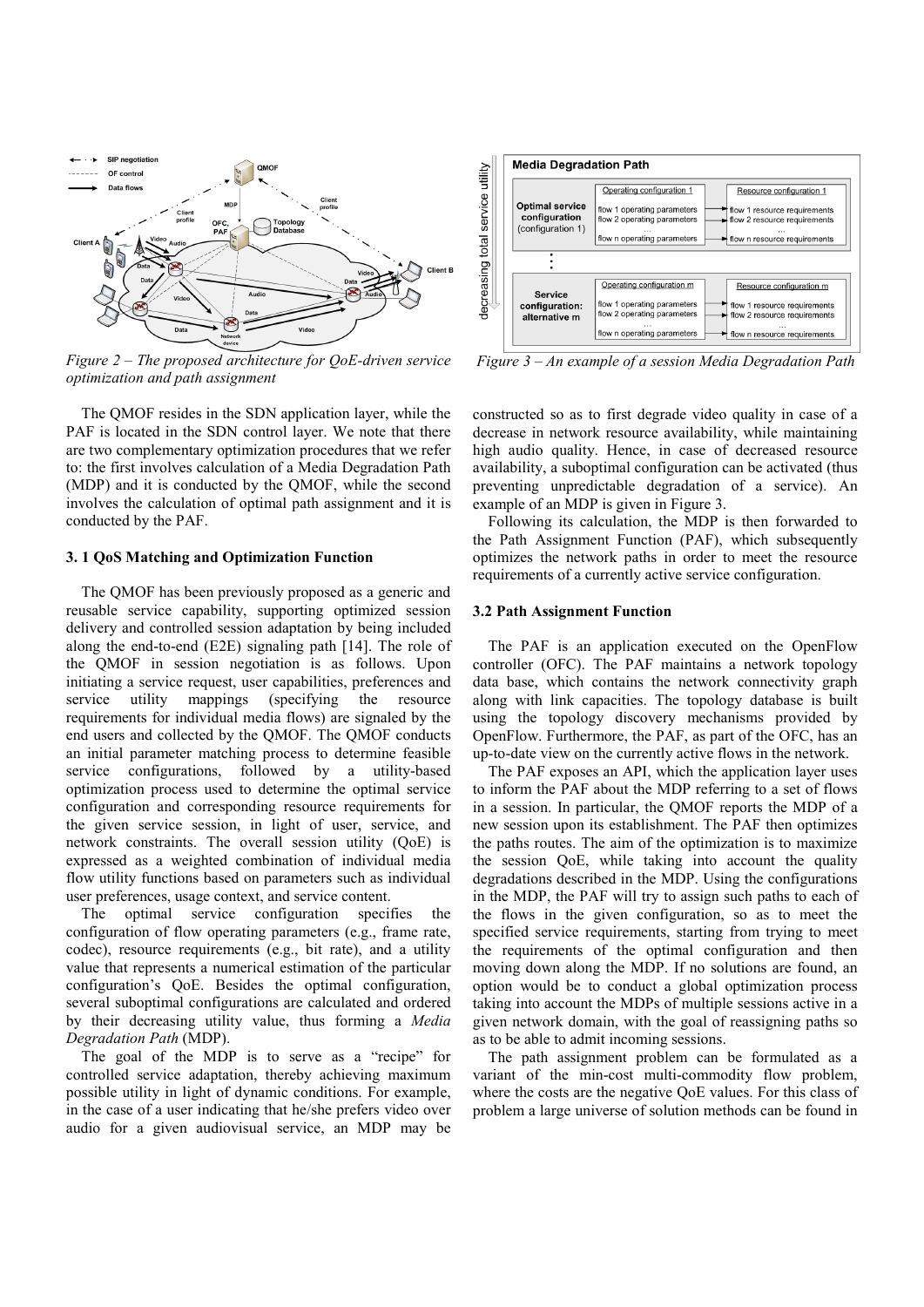literature [15]. Solving the optimization yields the network paths and rates for each flow.

To implement the solution in the network, the PAF configures the forwarding tables of the network devices using the OpenFlow protocol, similar to the approach presented in [12]. With the OpenFlow protocol the PAF can specify at each network device, which is the next-hop of a flow and what the minimum rate is.

Except for OpenFlow support, our architecture does not require the network devices to have any other special capabilities. The PAF is therefore independent of the used link layer technology. A similar functionality – link-layer independent QoE-optimized flow routing – could be achieved by using overlay networks [16]. However, our architecture is more lightweight and flexible, since no overlays need to be maintained and the routing does not depend on any overlay structures.

# **4. EXAMPLE: PATH ASSIGNMENT FOR FLOWS IN A MULTIMEDIA SESSION**

This section presents an example scenario to illustrate the workings of the proposed architecture. The scenario consists of establishing a multimedia session between two users, Alice and Bob. The session involves multiple media flows, which are routed over different network paths to satisfy their requirements regarding network resources and optimize overall session QoE. The feasibility of a specific media flow quality settings are determined at the QMOF, based on user preferences, terminal capabilities (in terms of hardware and software configuration), service requirements and capabilities, access network characteristics, and current availability of network resources.

Alice uses a smart-phone (*Client A*) to connect to the network over a High-Speed Packet Access (HSPA) link, while Bob connects his laptop computer (*Client B*) to the network via a wireless local area network (WLAN). The clients A and B both run a conferencing tool that allows them to establish audio/video conferences, to exchange files, and to send instant messages. The conferencing software employs SIP/SDP signaling to negotiate a set of feasible session flows and their parameters among the users. The signaling diagram that describes high-level control interaction among the proposed architecture elements is depicted in Figure 4.

Alice requests an audio/video conference to be set up with Bob, and her client issues an SIP INVITE request for session establishment, which is used for conveying Alice's user profile to the QMOF and then forwarded to client B (steps 1– 2 in Figure 4). Client B responds with a SIP response to Client A, which delivers Bob's user profile to the QMOF (step 3). The session establishment sequence triggers the QMOF to perform the matching process (step 4), and offer the set of potential session parameters (from feasible service configurations) to the users A (steps 5–6) and B (steps 7–8).



*Figure 4 – Simplified signaling diagram for the example* 

(The user may accept or refuse the (subset of) offered parameters.) From the given user, service, and network constraints, the QMOF determines the MDP for the given session (step 9), which includes several service configurations, ordered by their utility values (corresponding to user-perceived quality). The configurations are produced in such a way to consider all media flows that may be used in the conferencing session, i.e., audio, video, and data (file transfer) flow, even if some of them are not requested in the establishment phase. This relieves the system from the need to invoke the (re)negotiation process for every addition/removal of a flow that may occur later during the ongoing session. In the current example, the users have requested an audio-visual session and a service configuration with active audio and video flows is to be applied. Once it calculates the MDP, the QMOF uses an application-tocontrol plane API to forward the MDP to the PAF (step 10).

Based on service configurations from the MDP, the network topology database, and the currently active flows established by other users, the PAF assigns paths for the audio and the video flows so as to maximize QoE for the audio-visual session (step 11). In this scenario, audio flow is delivered over a network path with the minimal delay, while video flow is assigned the path that combines minimal delay and sufficient capacity (as illustrated in Figure 2). The PAF then configures forwarding tables of the network devices (NDs) via the OF protocol (step 12) and confirms the configuration (step 13). Finally, SIP signaling continues (steps 14–15–16) in order to initiate the service delivery to